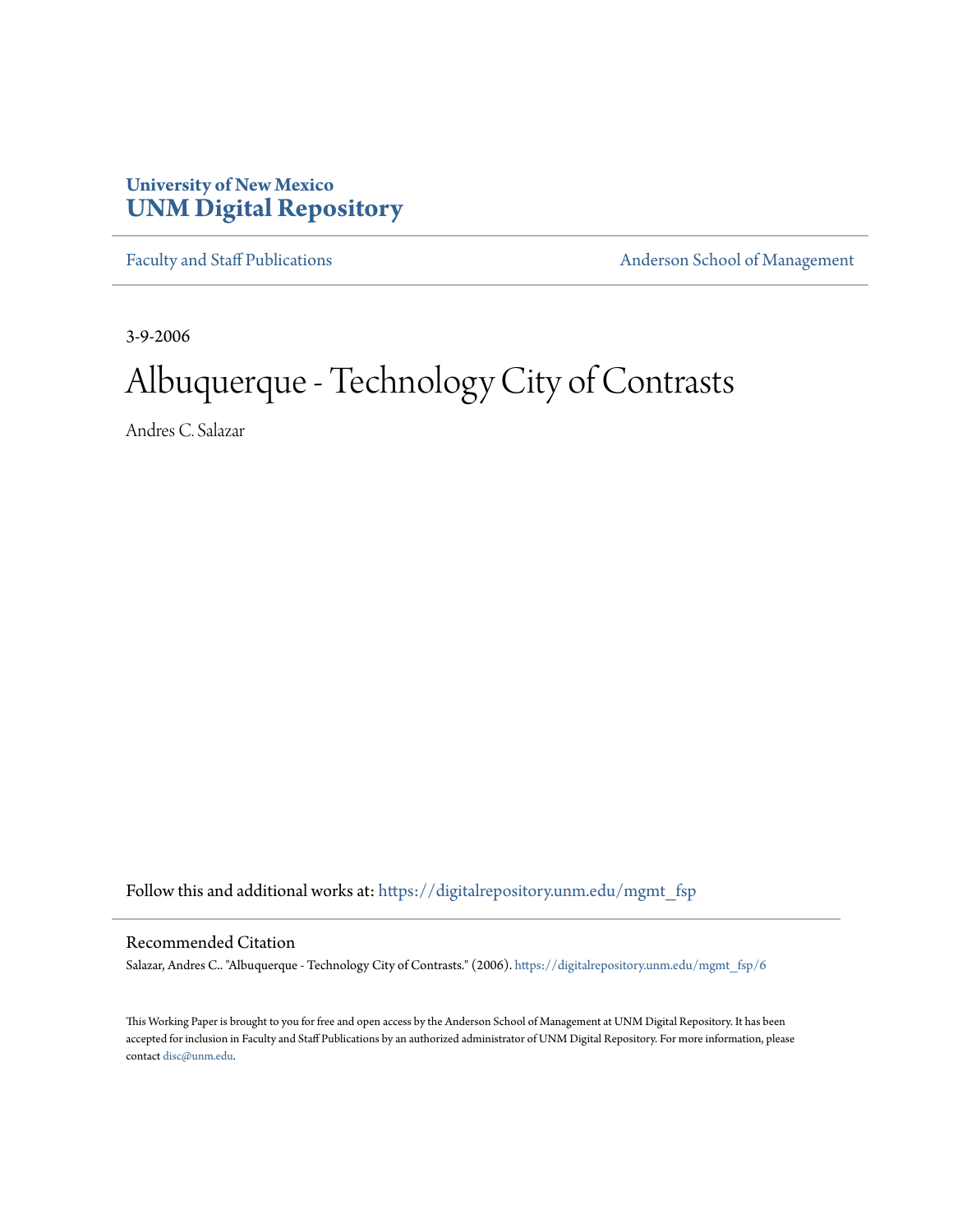# **Albuquerque – Technology City of Contrasts**

### **By ANDRES C. SALAZAR, PhD**

Professor and PNM Chair in Microsystems, Commercialization and Technology Anderson Schools of Management School of Engineering Mailstop MSC 05-3090 University of New Mexico Albuquerque, NM 87131 Telephone 505-277-8883 Fax 505-277-7108 Email: asalazar@unm.edu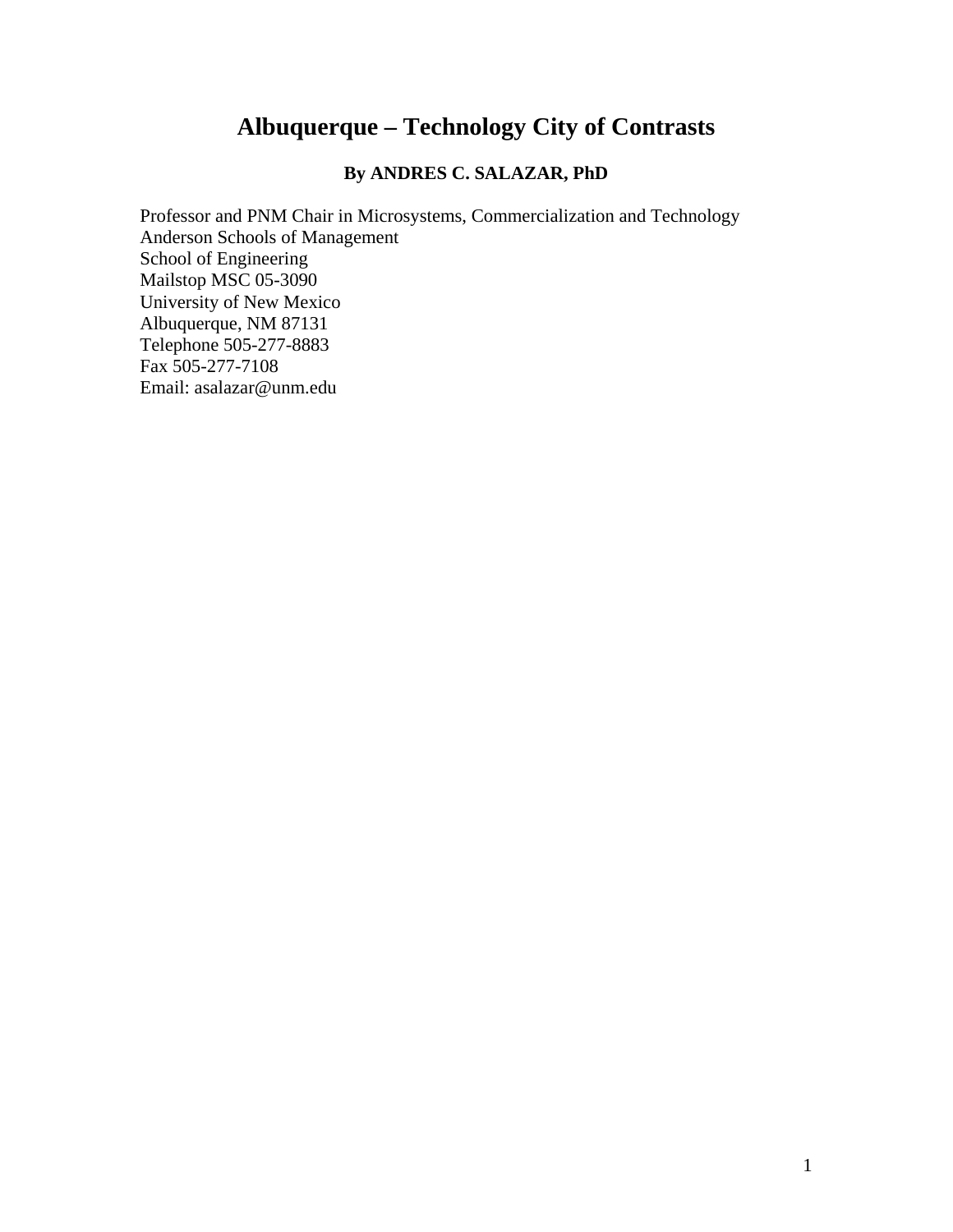# Albuquerque – Technology City of Contrasts<sup>1</sup>

#### *Abstract*

*Albuquerque, New Mexico qualifies as a city in which technology in the form of research and development conducted in public and private laboratories has played a major role in the development of its economy. This paper profiles Albuquerque through the historical factors that contributed to the city's development as a technological center despite its isolation from other metropolitan areas, low population density, few manufacturing facilities or transportation resources and challenging cross-cultural issues.* 

#### **Introduction**

Technology has been a significant driver in the US economy since World War II and it is generally claimed that it remains as the only sustainable business advantage. (Thurow, 1999) Hence, in the face of global competition and a recent substantial loss of manufacturing jobs, recent attention has been drawn to those metropolitan areas in which technology or knowledge creation is a dominant industry. In normalized measures associated with knowledge work – percent of workers with college degrees, dollars per capita spent on R&D, percent of workers involved in technology-related work – Albuquerque ranks among the top US cities.(AEA, 2000) The city, located in the geographic center of the fifth largest US state, has demonstrated prodigious population growth (Table 1) in the last half century with few adverse effects on its environment or its citizens such as traffic congestion, high housing costs or persistent pollution problems. It ranks as  $45<sup>th</sup>$  among the 330 most populous cities in the US as a desirable place to live. (Sperling & Sanders, 2004) However, there have been and continue to exist issues of a social and economic nature that the city will have to address if it is to remain a premier city of technology. These issues serve to portray Albuquerque as a city of contrasts – in education, in economic status and social services for the individual.

#### **Settlement and Dominion**[2](#page-2-1)

 $\overline{a}$ 

#### **City's History 1706-1942**

Founded in 1706 on the banks of the Rio Grande as a Spanish settlement on the 1500 mile "Camino Real" between Mexico City and the colonial capital of Santa Fe, Albuquerque soon became a trading post for Spanish settlers and several Indian pueblos in close proximity – Isleta, San Felipe, Cochiti and Santo Domingo. Settlers took advantage of the fertile valley of the Rio Grande River for ranching and growing native corn, squash and a pepper crop called chile. The valley is reportedly the oldest continuously settled part of North America. What is now New Mexico became part of Mexico after that country's independence from Spain in 1821 until 1848 when The Treaty of Guadalupe Hildalgo ceded the territory to the US. The settlement grew slowly through the territorial period which ended in January 1912 when New Mexico became a state. Throughout this period the population of what is now New Mexico was predominantly Hispanic and Native American and today these ethnic groups still constitute 42% and 9% of the state's population. The heritage of early Spanish settlement

<span id="page-2-0"></span><sup>&</sup>lt;sup>1</sup> Invited submission to *Canadian Journal of Regional Science* for publication in 2006.

<span id="page-2-1"></span> $2$  Unless otherwise specified, all demographic, employment and business specific data in this paper are extracted from US Bureau of the Census (USBOC).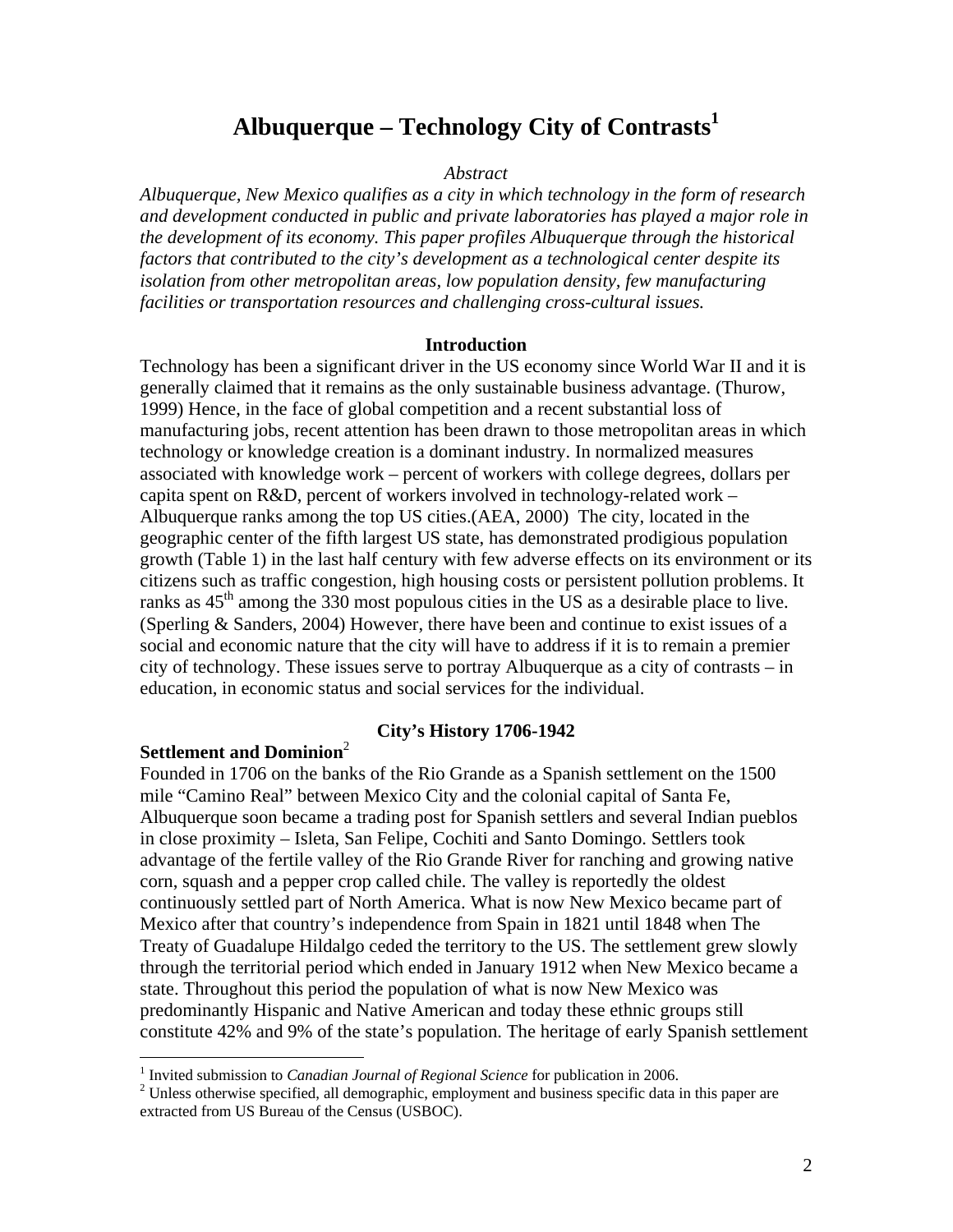of Albuquerque remains visible in the "Old Town" section of the city where pueblo Indians still offer artisan ware of hand-made jewelry, beadwork and pottery.<sup>[3](#page-3-0)</sup> The pueblo and Spanish cultural heritage as well as the picturesque landscape of the state and the city encouraged an "arts" community since the 1920's and tourism remains an economic driver for the state today representing 6% of the SGP.

Transportation infrastructure contributed to the growth of the city in the first half of the  $20<sup>th</sup>$  century. The railway line connecting Chicago with Los Angeles used Albuquerque as a major rail center for repair and storage. The advent of the automobile brought additional growth to the city as it became the major stopping point on the fabled transcontinental highway "Route 66." In 1940, at the pre-atomic age, the population of the city stood at just shy of 50,000.

#### **The Atomic Boom 1942-1970**

But when Robert Oppenheimer visited a boy's ranch in Los Alamos in November 1942, approximately 70 miles due north from the city, and chose it to become the site of an atomic research laboratory, the future of Albuquerque was cast in becoming a technology center. As the work at Los Alamos progressed in the design of nuclear weaponry, Albuquerque became important as a site for manufacturing and testing such ordnance components as well as a site for developing and testing airborne vehicles for transporting and deploying the atomic arsenal. Federal dollars poured into New Mexico in the 1940's and decades after for research, development and testing of atomic weapons. National research laboratories were developed in Los Alamos and Albuquerque and military bases (Manzano, Sandia and Kirtland) were built to protect the defense work being conducted. Thousands of knowledge workers from out of state were brought in to conduct the top secret work. The University of New Mexico also grew in response to the need for additional knowledge workers. Albuquerque experienced a housing boom and most of the sprawling northeast heights sector of the city was built out during this period. By 1950 the population of Albuquerque had mushroomed to 109,000 and reached 225,000 in 1970.

#### **Transition and Second Stage Growth 1970-2000**

During the late 1960's and into the seventies, the cold war with Russia, nuclear disarmament and military budget cuts adversely affected the city's economy that had come to depend greatly on armament research and military bases. Although the US Department of Energy did assist urban areas following "reduction in force" or RIF events, metropolitan areas such as Albuquerque's with narrow economies were challenged to find jobs for laid-off employees. The state and the city did install economic development policies and incentives for attracting other industries. Among these incentives are tax credits for technology jobs, manufacturing investment and job training. Industrial Revenue Bonds formed another type of incentive. Apparel factories, call centers and semi-conductor manufacturing were attracted to Albuquerque through some of these policies and incentives. Such policies and incentives are common in the "arms race" between cities in attracting new industry (Fleiock & Cable, 1992) (Fleischman et al,

<span id="page-3-0"></span><sup>&</sup>lt;sup>3</sup> For a history of the city see Albuquerque Dept. of Planning, 1969, (Oppenheimer Report).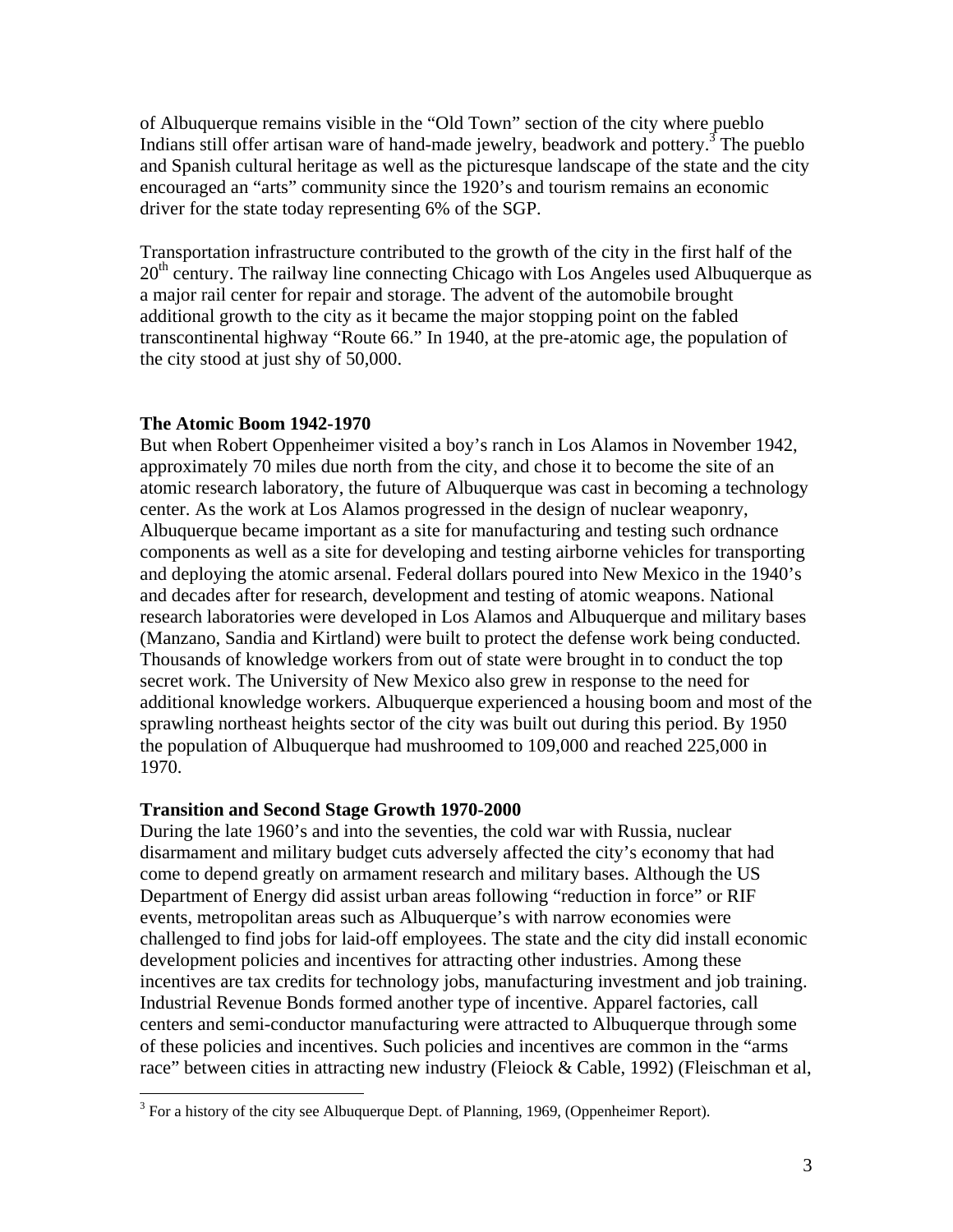1992) Due to the disproportionate number of educated workers in the metro area, the city also encouraged new business creation through "knowledge spillover" as described in Jacobs (1969), Glaeser et al (1995) and Jovanovic and Rob (1989). The city's population surged again to 333,000 in 1980 and reached 449,000 in 2000 within its boundaries encompassing 181 square miles. Its land area ranks the  $30<sup>th</sup>$  largest among all cities in the US. New suburban growth in neighboring Valencia County to the south and in Sandoval County to the north accommodated some of this population surge. The metro area's population in 2000 stood at over 700,000 spread out over 5943 square miles and includes over a third of the state's entire population. The flight from the inner city to the suburbs was typical in American cities during this era as foretold in (Kingley, 1957).

#### **Infrastructure**

The city is several hundred miles from any other sizable metro area  $(>250K$  pop.) and this isolation has contributed to challenges in pacing its infrastructure growth to the needs of industry and its residents. This isolation had been considered an advantage back in 1942 during the early stages of the top secret research work of atomic scientists in the state. Compared to other cities of similar size<sup>[4](#page-4-0)</sup>, Albuquerque has not had to contend with those infrastructure problems created by "smokestack" industries that demand high volumes of material transport, energy and water and at times create air, sight, noise and water pollution. The city's Planned Growth Strategy has been cited in Colombo (2003) as one that follows "carefully considered principles" instead of being reactive. The research laboratories, associated military installations and the subsequent "recruited" industries have been relatively "clean" businesses. Perhaps the only exception has been the extra care that the state has taken in assuring itself of safe disposal of relatively small amounts of radioactive material waste created by the defense installations resident in the state.

#### **Transportation**

I-25 and I-40 are two major interstate highways that meet at the geographic center of the city. I-25 bisects the state as it carries traffic from El Paso to the Colorado border along most of the Rio Grande valley. Possibly the heaviest traffic flow along I-25 is seen between Albuquerque and the state's capital – Santa Fe – some fifty miles to the north. I-40 is the successor artery to US 66 and connects the Texas panhandle to the mid-section of Arizona. It is the only major east-west interstate in the state except for I-10 which follows an extreme southern route along the Mexican border from El Paso to the southern section of Arizona.

The railroad never fully developed in the state partly because of its low population density and lack of manufacturing output.<sup>[5](#page-4-1)</sup> Mining output and forest products in the nineteenth century and the first half of the twentieth were extracted from mountainous regions where rail was either briefly available or not available at all. Single track rail infrastructure is still prevalent even in the venerable east-west "Atchison, Topeka and Santa Fe" line that started in Chicago and terminated in Los Angeles.

<span id="page-4-0"></span> $\frac{4}{\sqrt{1}}$  See Table 2 for a listing of cities of similar size to Albuquerque.

<span id="page-4-1"></span> $<sup>5</sup>$  For a treatment of the state's railroad history see Myrick (1990).</sup>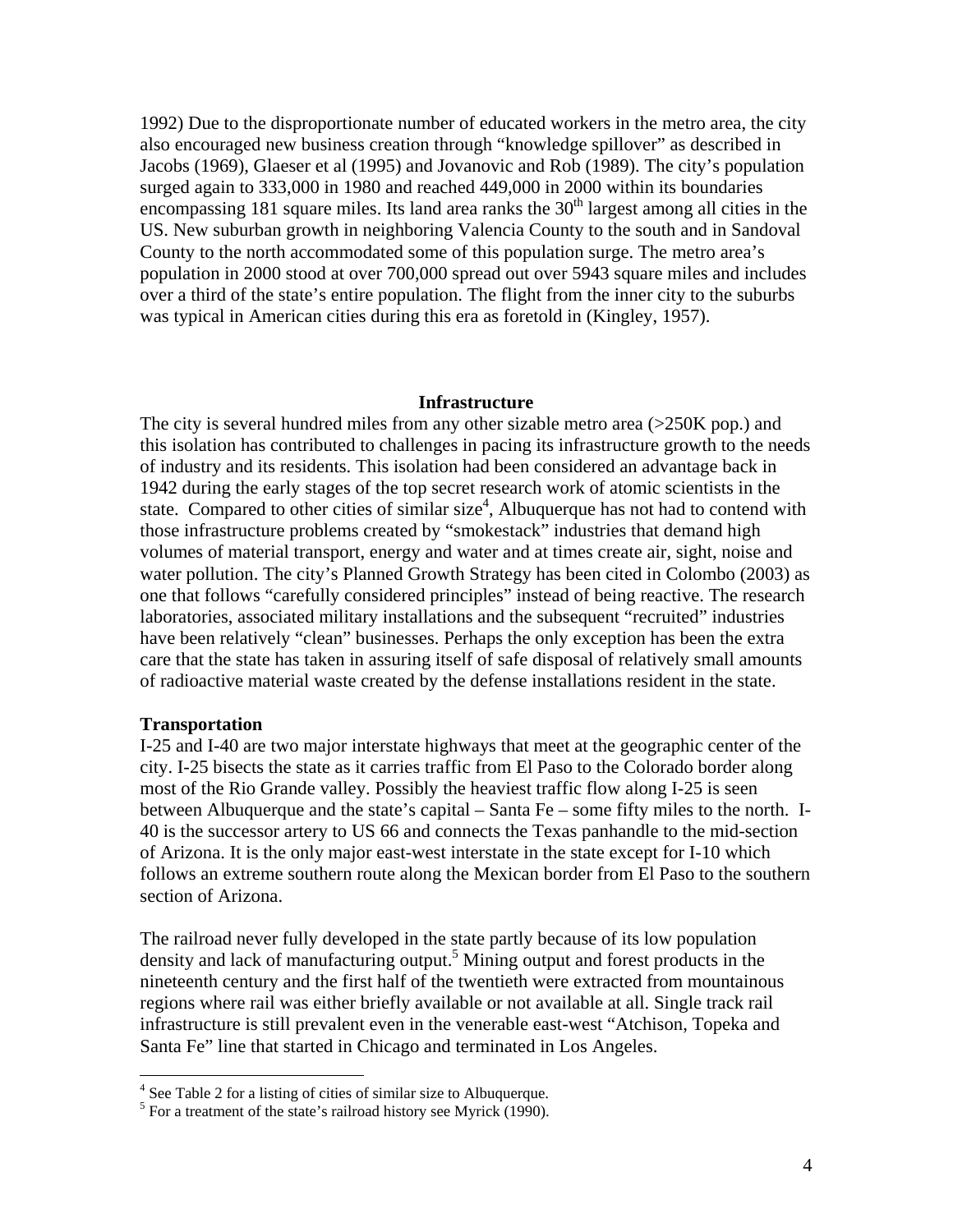The Albuquerque airport known as the "Sunport" is located in the southern end of the city adjacent to Kirtland Air Force Base. The airport is not a hub to any major airline but it still handles over 6 million passengers per year with 600 flights scheduled on the average day. Half of the passenger traffic is handled by Southwest Airlines, five times more than any other airline. Unlike many major US cities the airport has relatively few air terminal warehouses or heavy industrial parks in its immediate vicinity. Several major airlines offer several flights/day service to their respective major hubs located in Houston, Dallas, Salt Lake City, Phoenix and Denver. Hence, passengers bound for the eastern or western coasts of the US often have to change planes at the carrier hub cities before reaching their destinations. To date there is no regularly scheduled flights to Mexico despite the fact that the state has many Mexican or Latin American nationals in its workforce.

#### **City Utility Infrastructure**

New Mexico ranks second in the nation as a natural gas producer so the fuel is relatively cheap in Albuquerque despite having to be shipped long distances from gas fields in the northwest corner of the state.

Electric power available in the city is produced by the state's major utility – PNM – using gas or coal-fired plants. The utility is experimenting with alternative energy generation from wind turbine farms located in the eastern part of the state. To date there has been no significant investment in solar generated power despite the fact that the entire state enjoys cloudless sunshine for most of the year. PNM reports that it generates excess power for the state and actually exports some of its power to neighboring states.

Telecommunications services has been supplied in major cities and towns in New Mexico including Albuquerque by the old Bell System operating company – Mountain Bell – then by the RBOC, US West, formed after divestiture of the Bell System in 1984. After its merger with Global Crossing, US West became Qwest which is headquartered in Denver. Comcast offers cable television services and broadband internet connectivity in major cities like Albuquerque and Santa Fe.

Water is possibly the greatest infrastructure concern of the city. Albuquerque sits atop a huge aquifer that has been charged by the natural flow of the 1900 mile long Rio Grande River with headwaters in the Colorado mountains. The city operates over 200 wells that tap the aquifer and supplies the residents with potable water. Recent scientific findings have shown that the river is not replenishing the aquifer at the same rate that it is being tapped. The city had the foresight to purchase 49,000 acre feet/year of water supplied to the Rio Grande from the San Juan basin in compliance with the San Juan/Chama River Compact signed in 1960. The agreement allows water to be redirected to the Rio Grande basin from the San Juan River that would normally flow into the Colorado basin. The city uses this water to recharge the aquifer. However, the city's growth has motivated city planners to look at using surface water as another supply for future needs. Recent droughts have caused city officials to institute conservation measures and water remains a critical issue in accommodating future city growth.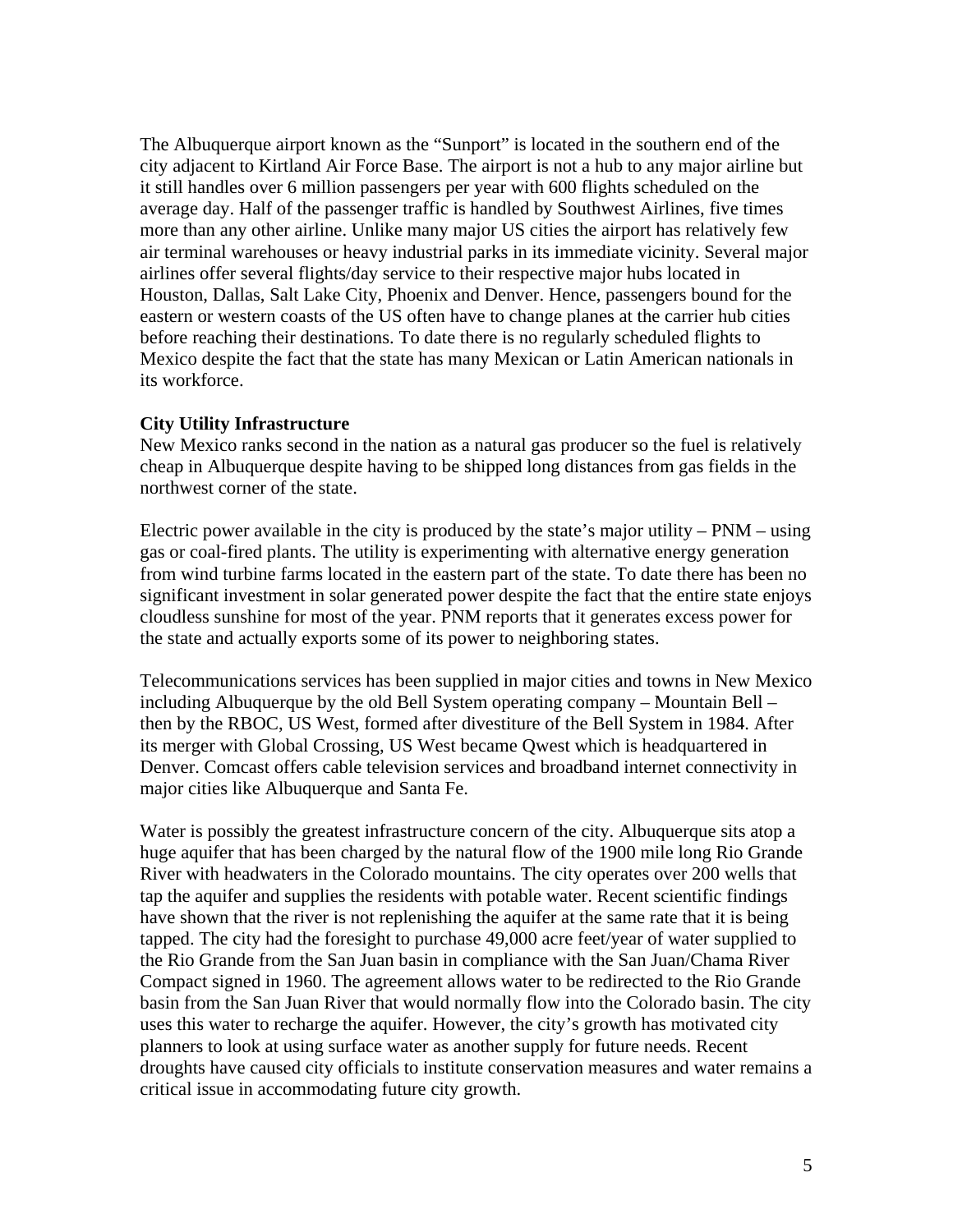#### **Demographics, Education & Social Services**

According to the 2000 US census New Mexico's population is partitioned into the major groups of 41.6% of Hispanic descent, 9.5% Native American and 48.3% White/non-Hispanic. The City of Albuquerque has a slightly lower percentage of Hispanic (40%) because it attracted a significant proportion of its current population from out of state during the growth decades of the 1950's, 60's and 70's. In general, Albuquerque's population is older, better educated and enjoys a higher income than the rest of the state

#### **Geography & Climate**

.

Approximately 5000 feet above sea level, the metropolitan area of over 5943 square miles is spread out over the Rio Grande river valley in the entire county of Bernalillo and small portions of the much larger counties of Valencia to the south of the city and Sandoval to the north. The river's west bank area of the city sits over ancient lava flows while the opposite bank rises to the foothills of the Sandia and Manzano mountains that hem the city in from the east and their rugged 10,000 foot high terrain prevent further expansion in that direction. Indian reservation lands border the city on the northeast and southeast quadrants and prevent expansion in either direction. Hence, newer growth has occurred on the west bank of the Rio Grande mostly in a northerly direction that encompasses sections of Sandoval county. The older, southwest section of the city borders the downtown area and consists of semi-rural neighborhoods with some farming and ranching households. This section has a higher percentage of Hispanic households with lower per capita income.

Albuquerque enjoys a temperate, semi-arid climate with precipitation averaging about 8 inches per year. The city basks in sunshine for most of the year with few high winds and almost no tornado or earthquake activity. Mild temperature highs in the 60's and 70's are normal for the fall and spring seasons. A world famous "Balloon Festival" is hosted during late autumn within the city limits partly due to the mild, tranquil weather experienced during that time.

#### **Poverty & Per Capita Income**

While the US average poverty rate was just over 11% the state had a poverty rate (17.9%) second only to Arkansas's 18% in 2002. The state's Hispanic population traditionally has suffered from a high poverty rate (25% or more in 2000) as has the Native American population<sup>6</sup>. These two large ethnic groups, constituting in aggregate about half of the state's population, have not closed the gap with their White counterparts in education, training, employment and income. As a result the state ranks last or nearly last annually in per capita income in the nation. This economic status of this segment of the state's residents is in sharp contrast to the high wages paid to knowledge workers.

#### **Crime**

<span id="page-6-0"></span><sup>&</sup>lt;sup>6</sup> The latest available USBOC figures for Native Americans in New Mexico of 1995 report figures as high as 40% for some tribes.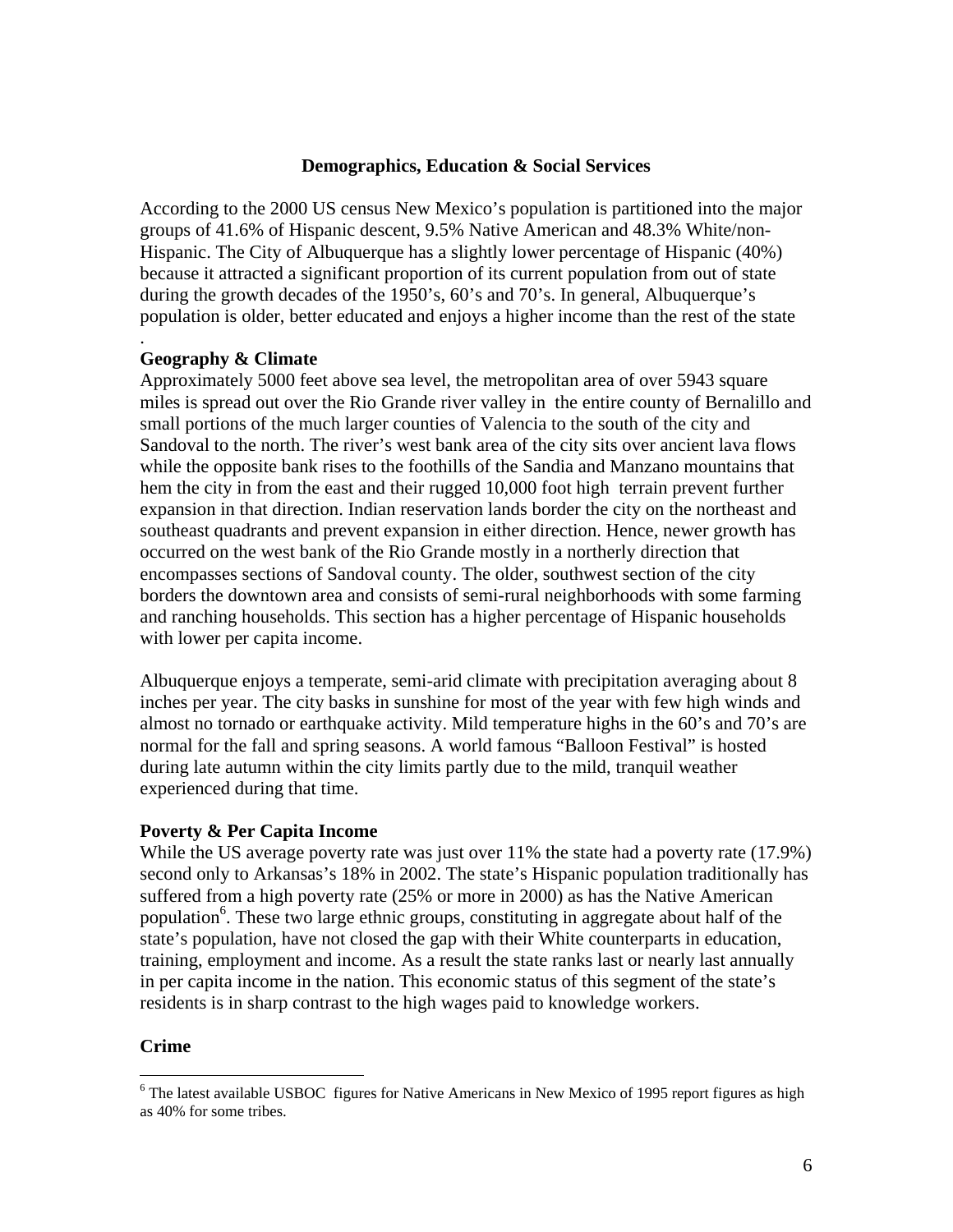According to the latest crime statistics listed in Table 2 Albuquerque experiences higher rates in felony crimes and robberies than cities of similar size in other states. The state continues to be plagued with a high poverty rate and Albuquerque has not been immune to the effects often associated with a significant disparity in income among its residents. According to Michael E. Porter (1997) "Crime, with its associated fears and costs, is one of the greatest barriers to inner-city economic revitalization."

#### **Education**

The state has been lagging in primary and secondary education performance. Fourth graders rank no better than  $42^{\text{th}}$  in the country in reading (NCES, 2002) and no better than  $49<sup>nd</sup>$  in math (NBES, 2000). High school dropout rate for the state (5.3%), although improving in percentage over the last 10 years, is still among the highest in the nation.(NBES, 2001) Public schools in the city of Albuquerque, with a 50% Hispanic population, have fourth graders performing somewhat better but its dropout rate is disappointingly high. This educational gap between Hispanics and whites has been noted by education scholars and is symptomatic of the racial and ethnic educational divide prevalent in the US (Thernstrom & Thernstrom, 2003). This gap constitutes another contrast in that the state has one of the highest concentration of PhD's in the country but the children in the state are among the poorest performers in standardized tests.

Founded in 1889 as the flagship institution of higher learning of the state, the University of New Mexico (UNM) has supplied the state with a professional workforce in education, engineering, law and architecture. In 1960 UNM's enrollment was 8000 students and today it provides instruction to 33,000 students over the main campus and four branch campuses. It remains as the second largest employer in the city. The UNM medical school was founded in 1963 and was located at the site of Bernalillo County Indian Hospital.

Today the UNM Health Center which includes the hospital and the university's medical, pharmacy and nursing schools accounts for about half of UNM's \$1.8B budget, employs almost half of the university's workforce of 16,000 and brings in about half of the university's research budget of nearly \$400M.

Another large employer in the higher education sector is the Technical and Vocational Institute (TVI), a city sponsored community college that serves about 22,000 students and employs about 12,000. TVI has provided the technician level workforce for the region's research laboratories and technology based companies.

#### **Medical Facilities**

Major medical facilities in the state are concentrated in the City of Albuquerque. Presbyterian, St. Joseph's and Lovelace Clinic are large private hospitals while UNM Hospital is the largest hospital that receives public funds. Many small clinics, medical testing facilities and doctor's offices are clustered around the University of New Mexico main campus in the heights section near downtown.

#### **Major Employers & Trade**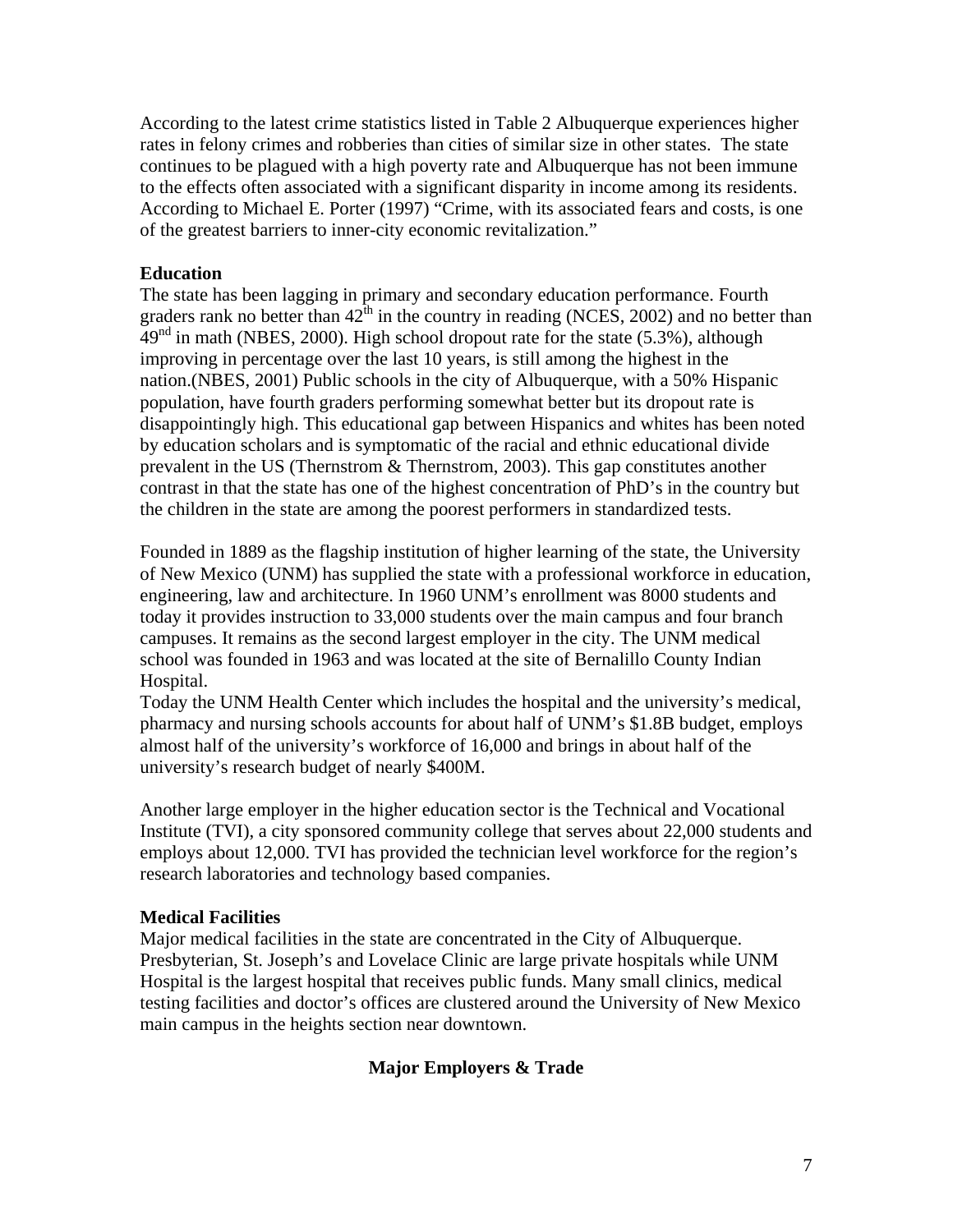Of the ten largest city employers in 2000 nine are either funded by governmental sources or constitute government divisions at the city, state or federal level. The top ten employers employ 22% of the metro area's workforce while 94% of those workers are largely supported by tax dollars. Only those positions that are supported by federal tax dollars can be considered as "export" generated since that is the only revenue external to the state. These statistics illustrate the major economic challenge that the city and perhaps the state faces – the need for diversification of its economy and lessened dependency on tax dollars to support its workforce. It is true that a large segment of the remaining workforce in the city belongs to the commercial sector but that sector consists mostly of service establishments that merely cater to the needs of the city's residents and do not generate income from sources outside the state. The exception, of course, is tourism and it is estimated that tourist expenditures constitute about 6% of the Gross State Product, estimated to be \$55B in 2003. An expectation in technology-based economies is that private businesses can be created from the intellectual property being funded in the region. With notably small commercial and industrial sectors in its economy New Mexico is seen as not having exploited the knowledge to create new jobs. Among the eight "Rocky Mountain" states New Mexico has one of the lowest business starts index and highest business termination rate. The contrast is evident – high investment in R&D but little output in commercial ventures from that R&D. According to the 2000 AEA Report "Cybercities" Albuquerque was  $56<sup>th</sup>$  among the top 60 US technology cities in venture capital investments in 1999 and  $54<sup>th</sup>$  in percent change in such investments since 1993.

#### **Military Installations**

Kirtland Air Force Base (KAFB) is the largest single employer in the city with over 18,000 civilian employees. Its operations include Kirtland Air Force Research Lab which conducts research and development for two (Space Vehicles and Directed Energy) of the thirteen Air Force Directorates in the country. In addition, KAFB has over 6,000 military personnel associated with its operations. Aircraft assigned to KAFB share some airport facilities with the City of Albuquerque.

#### **Science and Engineering Laboratories**

Sandia National Laboratories (SNL), currently managed by Lockheed Martin Corporation, conducts technology-related functions for the Department of Energy primarily in the areas of ordnance development, testing and monitoring. Due to reductions in defense spending and international nuclear disarmament agreements, SNL has increasingly devoted more of its budget to non-ordnance technology areas but that are still pertinent to national defense. Recently it has become a global center for Microsystems research and development having invested several hundred million dollars in facilities that are considered world class in that discipline. Microsystems, an outgrowth of semiconductor process technology, includes the miniaturization of actuators, sensors, pumps and control devices. SNL currently employs about 7700 and ranks as the fifth largest employer in the city.

#### **Government Work**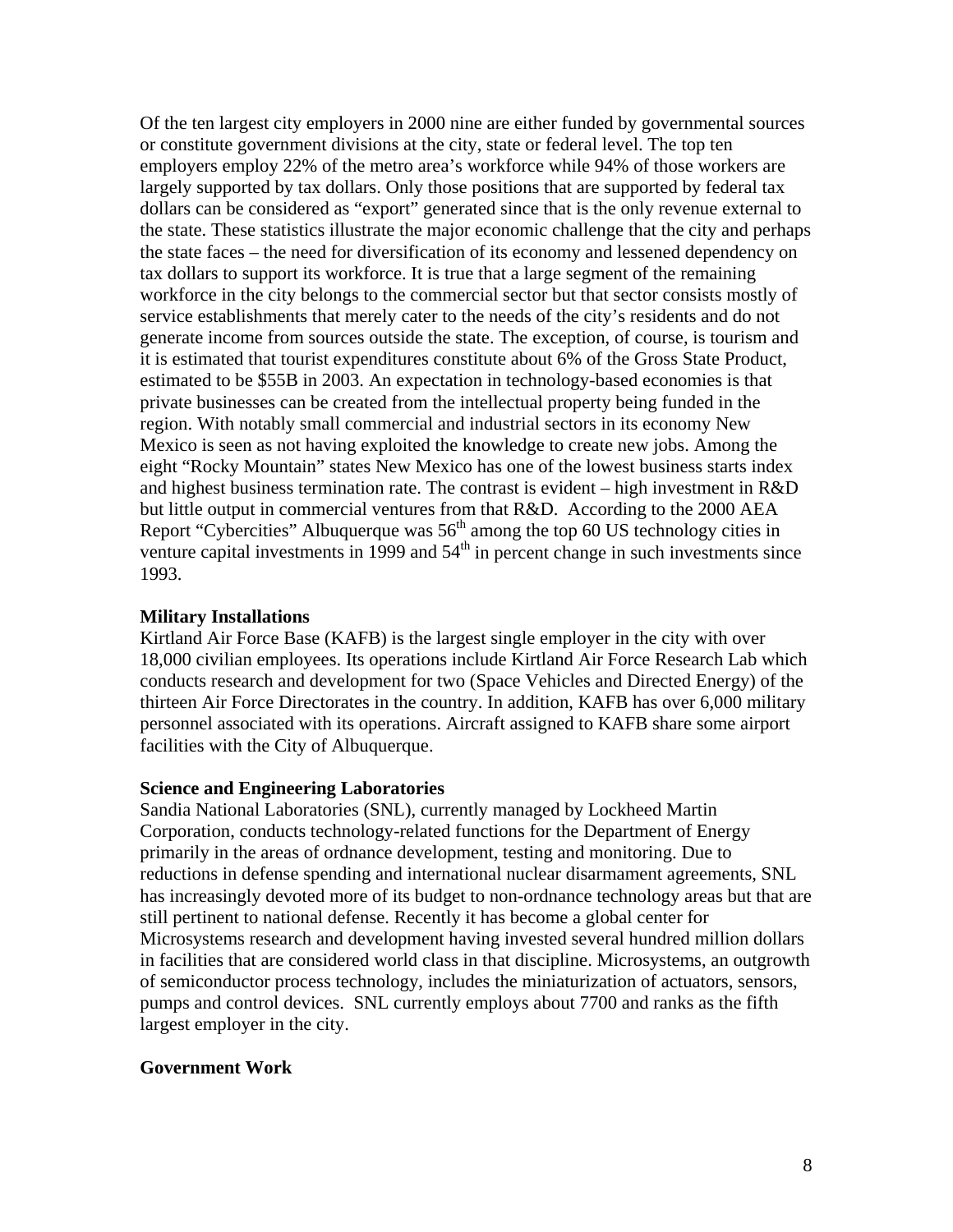The City of Albuquerque is the largest governmental employer in the city with 11,600 employees in its public school system and an additional 8,000 employees in its various service departments.

The State of New Mexico has 6500 employees and is one of the top ten employers in the city in its own right.

As of 2002 nearly 13,000 civilian workers were employed by the Federal government in Albuquerque.

#### **Intel**

The largest employer not associated with government work is Intel Corporation with 5400 employees. Its plant is located in the newer section of the metro area on the west river bank. Although Intel has nearly 20 manufacturing plants throughout the globe, the one in the Albuquerque metro area is reportedly the largest in semiconductor production value. Shipments from this plant, although high in value, do not really constitute exports for the state since the headquarters of Intel is located in California. The true value of exports for the state is more accurately the budget of the Albuquerque Intel plant for servicing its payroll, employee benefits and the supplies and materials purchased in the state.

#### **Trade**

The decline in several extraction industries – lumber, minerals and coal - of the state has diminished its exports. The exception is petroleum and natural gas, whose production has led to lucrative income from license fees for the extraction on state and federal lands. The state has maintained a trust fund valued over \$10 billion in cumulative income from these fees. Nearly a quarter of the state's annual budget is funded from such fees or interest income from the trust fund. New Mexico was only one of two states in the union that experienced a budget surplus in 2003 and the only one that approved a tax cut. Due to its small manufacturing sector (4.5% of the workforce compared to the US's 17%) there has been little to export from that sector. Also, the state's isolated geographic location is not conducive to developing trade relations with Asian or European countries. Of the states that border Mexico, New Mexico is last in exports to that country.

#### **Conclusions**

Albuquerque has experienced substantial growth in the last sixty years primarily due to continued federal investment in nearby national laboratories and associated military installations. A number of state and city economic incentives have successfully attracted other industries in the last twenty years to supplement job creating opportunities. Care must be exercised as outlined in Bartik (1994) and Bartik (1996) so that incentives do pay off and they do provide jobs for residents at reasonable recurring cost. The city's aggressive marketing campaign, such a policy cited as a critical component in urban economic development in Porter (1997), speaks of its strengths and has evidently been successful in attracting companies to the area. In the same citation, the city could consider supporting minority owned businesses and facilitating entrepreneurship since Porter (1997) considers them equally important for urban viability. The city has enviable advantages of an educated workforce, affordable housing, a temperate climate, scenic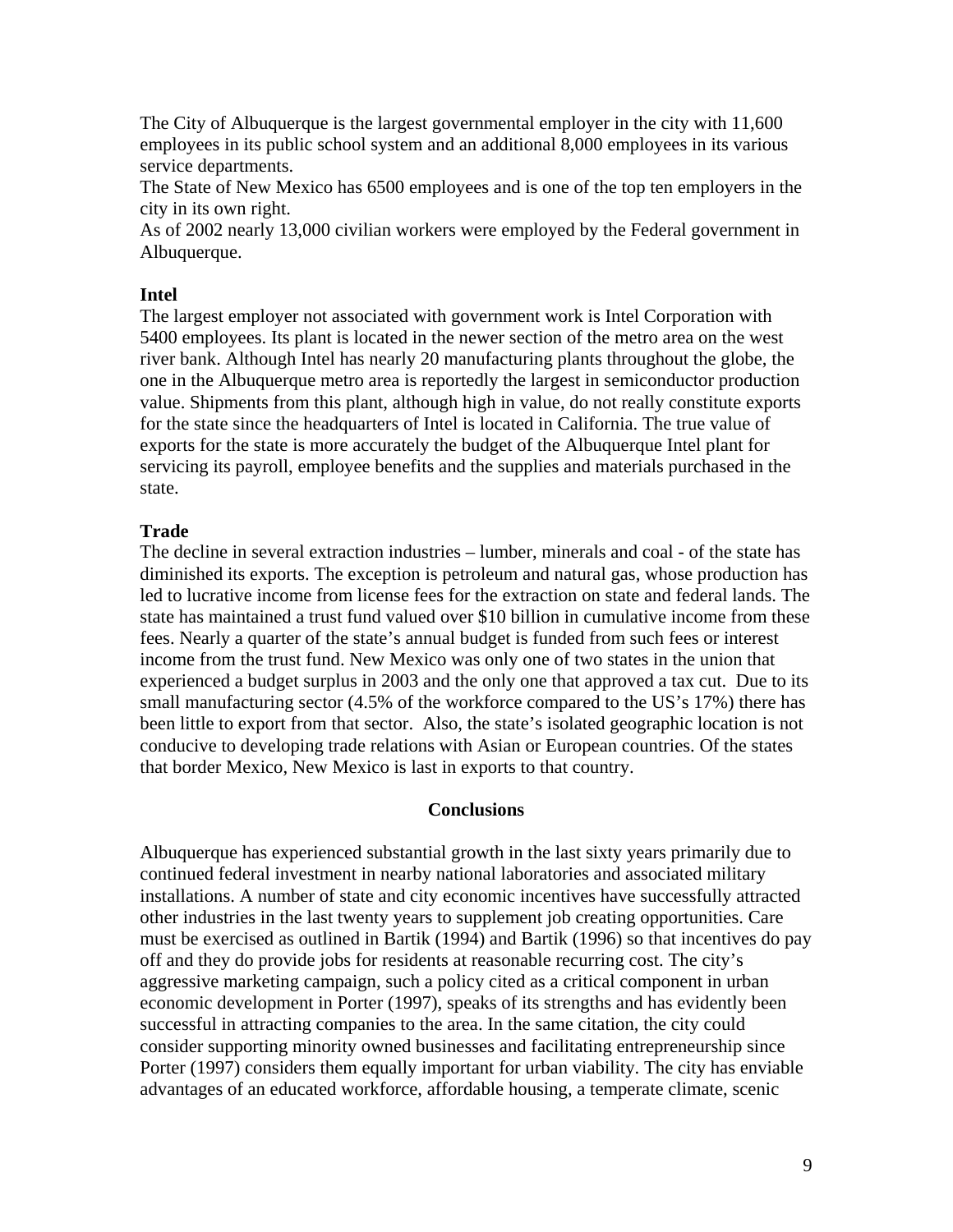beauty and an arts-oriented culture. Its challenges include its small market, relative geographic isolation, and limited transportation infrastructure. In addition, the city faces issues about its water supply, an inordinately high crime rate, ethnic groups with significant gaps in education and economic level, and a solid plan for continuing to diversify its economy.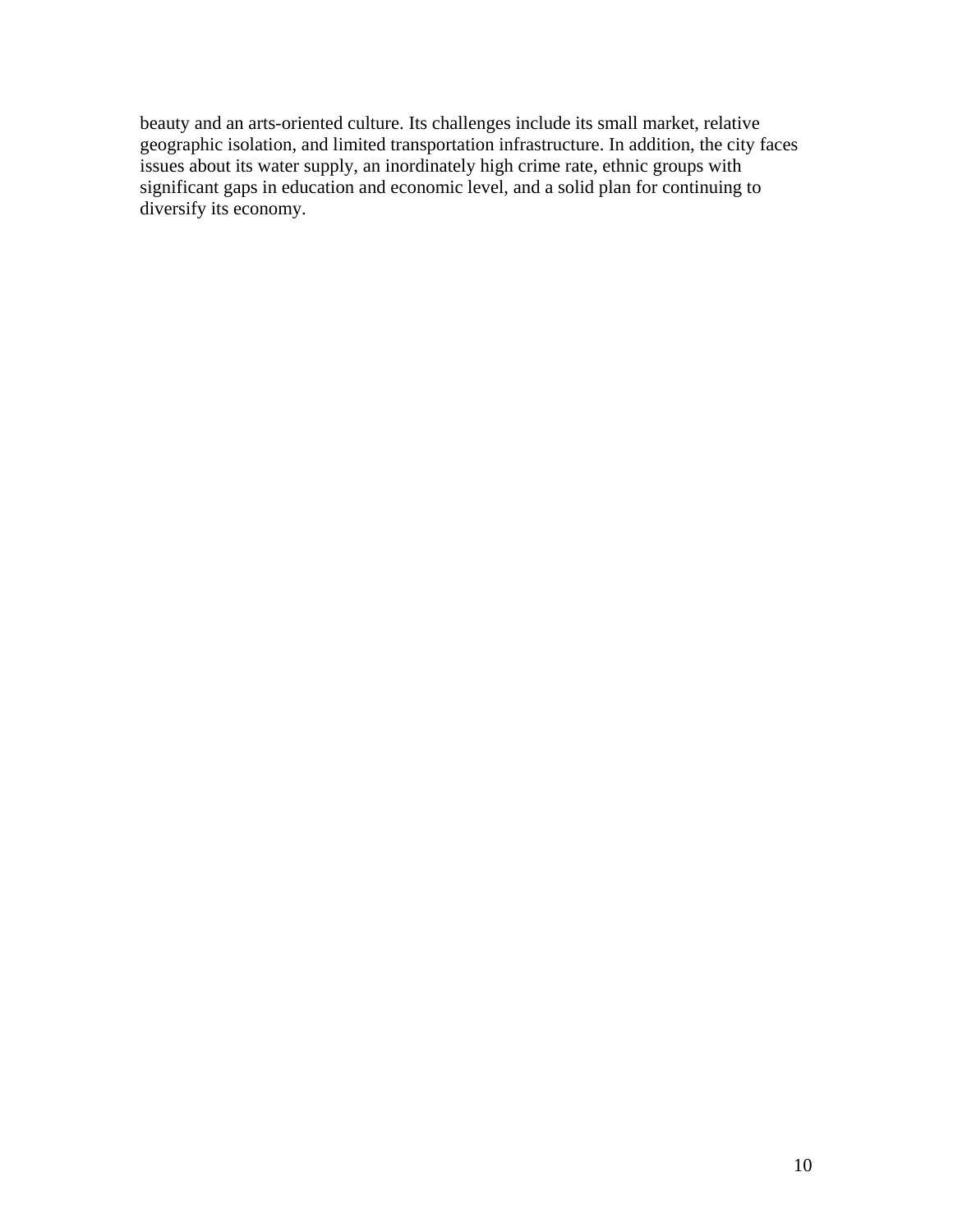#### **REFERENCES**

- Albuquerque Dept. of Planning. "Historical Background of Albuquerque," A report by Alan J. Oppenheirmer to the Department of Planning, 1969.
- AEA (American Electronics Association), (2000). *Cybercities*. Washington, D.C.: AEA,
- Audretsch, D.B., (2002). "The Dynamic Role of Small Firms: Evidence from the US," *Small Business Economics*. 18 (Feb-May), p13.
- Bartik, T.J., 1994. "Jobs, Productivity, and Local Economic Development: What Implications Does Economic Research Have for the Role of the Government?", *National Tax Journal*, 47 (Dec.) p847.
- Bartik, T.J., 1996. "Eight Issues for Policy Toward Economic Development Incentives," *The Region*, 10 (June) p43.
- Colombo, L.J. 2003. "Implementing the Vision: Impact Fees and the Albuquerque Metropolitan Planned Growth Strategy." National Resource Journal 43(No. 3), p887.
- Feiock, R and Cable, G. 1992. "Need, Institutional Arrangements and Economic development Policy. *Journal of Public administration Research and Theory*. 2 (No. 4): 307-398.
- Fleischman, Arnold, Green, G.P. and Kwong, T.M. 1992. "What's a City to Do? Explaining Difference in Local development Policies." *Western Political Quarterly*. 45 (No.3): 677- 699.Fritsch, M., 1997, "New Firms and Regional Employment Change", *Small Business Economics* 9(5), 437-447.
- Glaeser, E.L., J.A. Scheinkman and A. Shleifer, 1995, "Economic Growth in a Cross-section of Cities", *Journal of Monetary Economics* 36, 117-143.
- Grady, dennis. 1987. "State Economic Development Incentives. Why do States Compete?" *State and Local Government Review* 19 (Fall): 86-94
- Jacobs, J., 1969, *The Economy of Citie*s, New York: Vintage.
- Jovanovic, B. and R. Rob, 1989, 'The Growth and Diffusion of Knowledge', *Review of Economic Studies* 5**6,** 569-582.
- Kingley, J. Donald. 1957. "The Problems of Tomorrow's City." *Journal of Educational Sociology*. 31 (No. 1): 4-7.
- Myrick, D.F. (1990). *New Mexico Railroads A Historical Survey*. Albuquerque: New Mexico Press.
- NCES (National Center for Education Statistics) 2000-2002, US Dept. of Education. http://www.nces.ed.gov
- Porter, Michael E. (1997). "New Strategies for Inner-city Economic Development," *Economic Development Quarterly*. 11(No. 1), p11.
- Sperling, B & Sander, P. (2004). Cities: Ranked and Rated, Hoboken, NJ: Wiley Publishing.
- Thernstrom, A & Thernstrom, S (2003). *No Excuses Closing the Racial Gap in Learning*. NY: Simon and Shuster.
- USBOC (US Bureau of the Census), 2000. http://www.census.gov/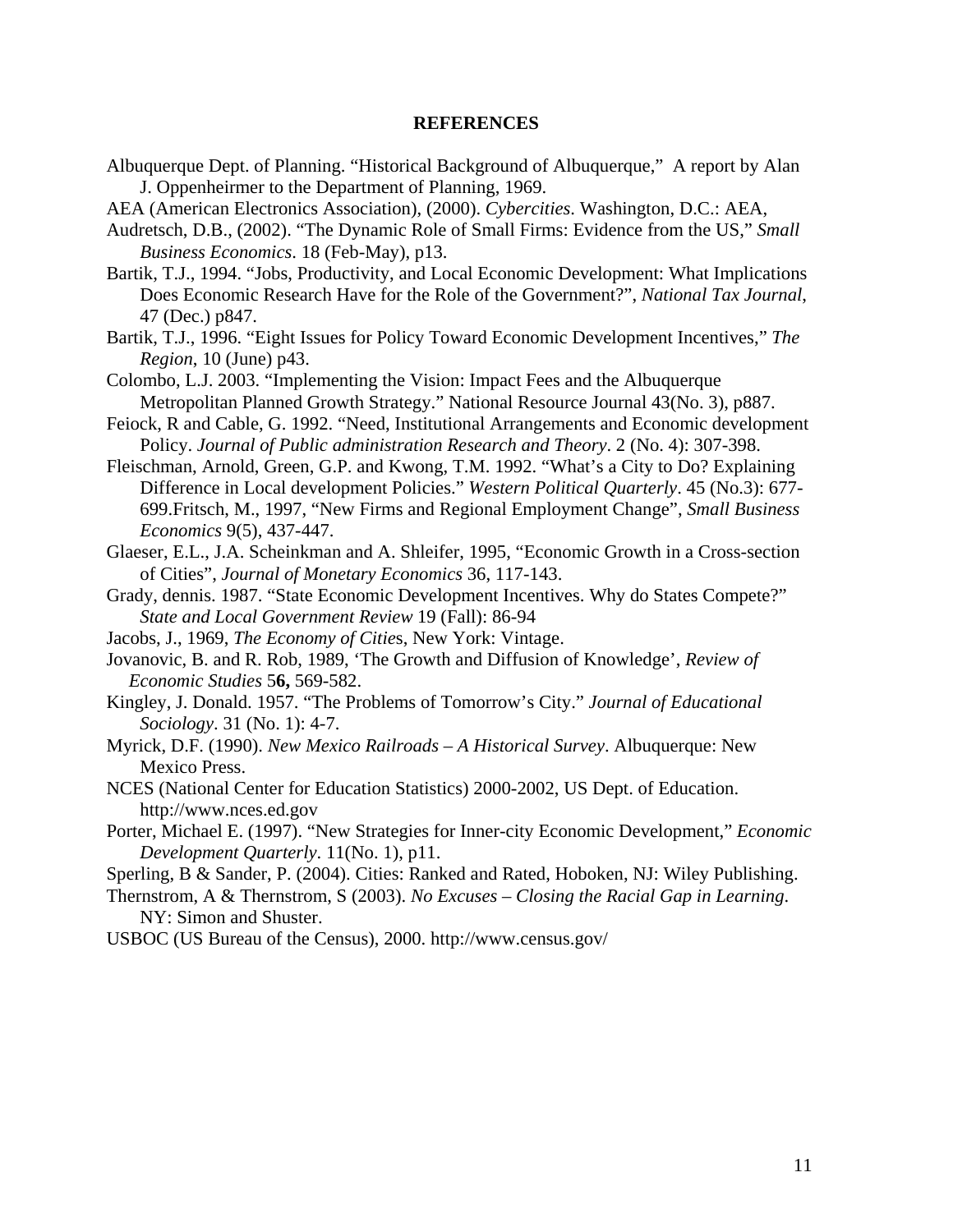|             |            | 1940  | 1950  | 1960  | 1970  | 1980  | 1990  | 2000  |
|-------------|------------|-------|-------|-------|-------|-------|-------|-------|
| Albuquerque | Population | 49    | 97    | 109   | 225   | 333   | 385   | 449   |
|             | In         |       |       |       |       |       |       |       |
|             | thousands  |       |       |       |       |       |       |       |
|             | Growth     |       | 98    | 12    | 106   | 48    | 16    | 17    |
|             | Rate% per  |       |       |       |       |       |       |       |
|             | decade     |       |       |       |       |       |       |       |
| New Mexico  | Population | 532   | 681   | 951   | 1,020 | 1,300 | 1,500 | 1.800 |
|             | In         |       |       |       |       |       |       |       |
|             | thousands  |       |       |       |       |       |       |       |
|             | Growth     |       | 28    | 40    | 1     | 27    | 15    | 20    |
|             | Rate% per  |       |       |       |       |       |       |       |
|             | decade     |       |       |       |       |       |       |       |
| <b>US</b>   | Population | 132.2 | 151.3 | 179.3 | 203.3 | 226.5 | 248.7 | 281.4 |
|             | In         |       |       |       |       |       |       |       |
|             | millions   |       |       |       |       |       |       |       |
|             | Growth     |       | 14    | 19    | 13    | 11    | 10    | 13    |
|             | Rate% per  |       |       |       |       |       |       |       |
|             | decade     |       |       |       |       |       |       |       |

## **Table 1 Albuquerque Population Growth**